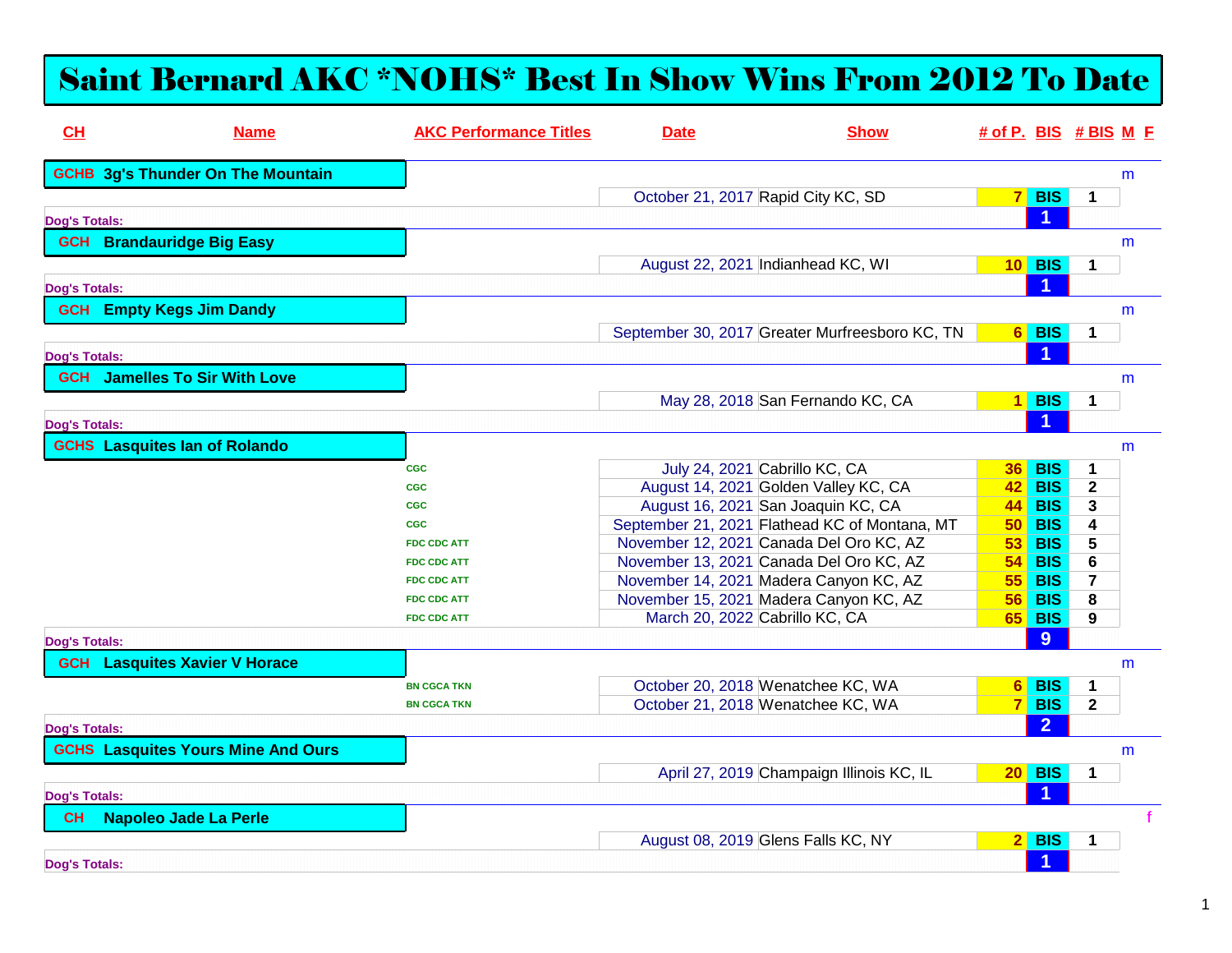| CL                           | <b>Name</b>                                       | <b>AKC Performance Titles</b> | <b>Date</b>                             | <b>Show</b>                                   | $#$ of P. BIS $#$ BIS M E |                      |              |   |
|------------------------------|---------------------------------------------------|-------------------------------|-----------------------------------------|-----------------------------------------------|---------------------------|----------------------|--------------|---|
|                              | <b>GCHG Noble Creeks Don'T Stop Believin</b>      |                               |                                         |                                               |                           |                      |              | m |
|                              |                                                   |                               | September 17, 2016 Lehigh Valley KC, PA |                                               | 7 <sup>1</sup>            | <b>BIS</b>           | 1            |   |
|                              |                                                   |                               | June 10, 2017 Skyline KC, VA            |                                               | 34 <sup>1</sup>           | <b>BIS</b>           | $\mathbf{2}$ |   |
|                              |                                                   |                               | April 08, 2018 Shawnee KC, VA           |                                               |                           | <b>47 BIS</b>        | 3            |   |
|                              |                                                   |                               |                                         | July 06, 2019 Upper Marlboro KC, MD           |                           | <b>78 BIS</b>        | 4            |   |
| <b>Dog's Totals:</b>         |                                                   |                               |                                         |                                               |                           | 4                    |              |   |
|                              | <b>GCHB Slatons I Wanna B Big N Rich</b>          |                               |                                         |                                               |                           |                      |              | m |
|                              |                                                   |                               | June 04, 2016 Toledo KC, OH             |                                               |                           | $2$ BIS              | $\mathbf 1$  |   |
| <b>Dog's Totals:</b>         |                                                   |                               |                                         |                                               |                           | $\blacktriangleleft$ |              |   |
| <b>GCHB Slatons Kid Rock</b> |                                                   |                               |                                         |                                               |                           |                      |              | m |
|                              |                                                   |                               |                                         | April 24, 2021 Dan Emmett KC, OH              |                           | $2$ BIS              | 1            |   |
|                              |                                                   |                               |                                         | May 22, 2021 Blennerhassett KC, OH            |                           | $5$ BIS              | $\mathbf{2}$ |   |
|                              |                                                   |                               |                                         | June 18, 2021 Licking River KC, OH            | 12 <sup>1</sup>           | <b>BIS</b>           | 3            |   |
|                              |                                                   |                               | June 19, 2021 Medina KC, OH             |                                               | 13 <sup>1</sup>           | <b>BIS</b>           | 4            |   |
|                              |                                                   |                               | June 20, 2021 Medina KC, OH             |                                               |                           | $14$ BIS             | 5            |   |
| <b>Dog's Totals:</b>         |                                                   |                               |                                         |                                               |                           | 5 <sub>5</sub>       |              |   |
|                              | <b>GCHB Tinkerbells Genevieve V Santas Forest</b> |                               |                                         |                                               |                           |                      |              |   |
|                              |                                                   |                               | November 20, 2016 Umpqua KC, OR         |                                               |                           | $4$ BIS              | $\mathbf 1$  |   |
| <b>Dog's Totals:</b>         |                                                   |                               |                                         |                                               |                           |                      |              |   |
|                              | <b>GCHP Vicdorys Unleash The Dark Knight</b>      |                               |                                         |                                               |                           |                      |              | m |
|                              |                                                   | <b>CGCA</b>                   | February 24, 2017 Linn County KC, OR    |                                               |                           | $16$ BIS             | 1            |   |
|                              |                                                   | <b>CGCA</b>                   |                                         | June 03, 2017 Yakima Valley KC, WA            | 17 <sup>1</sup>           | <b>BIS</b>           | $\mathbf{2}$ |   |
|                              |                                                   | <b>RN CGCA</b>                | May 12, 2018 Klamath DF, OR             |                                               |                           | <b>30 BIS</b>        | 3            |   |
|                              |                                                   | <b>RN CGCA</b>                | August 12, 2018 Nisqually KC, WA        |                                               | 35 <sup>2</sup>           | <b>BIS</b>           | 4            |   |
|                              |                                                   | <b>RN CGCA</b>                |                                         | September 14, 2019 Timberland Valley DFA, WA  |                           | 64 BIS               | 5            |   |
|                              |                                                   | <b>RN CGCA</b>                | October 19, 2019 Wenatche KC, WA        |                                               |                           | <b>67 BIS</b>        | 6            |   |
|                              |                                                   | <b>RN CGCA</b>                | October 20, 2019 Wenatchee KC, WA       |                                               |                           | <b>68 BIS</b>        | 7            |   |
|                              |                                                   | <b>RN CGCA</b>                |                                         | April 17, 2021 Ephrata-Moses Lake KC, WA      | <b>88</b>                 | <b>BIS</b>           | 8            |   |
|                              |                                                   | <b>RN CGCA</b>                |                                         | April 18, 2021 Ephrata-Moses Lake KC, WA      | 89                        | <b>BIS</b>           | 9            |   |
|                              |                                                   | <b>RN CGCA</b>                | January 16, 2022 Gig Harbor KC, WA      |                                               |                           | <b>94 BIS</b>        | 10           |   |
| <b>Dog's Totals:</b>         |                                                   |                               |                                         |                                               |                           | 10                   |              |   |
|                              | <b>GCH</b> Vicdorys You'Re So Cold                |                               |                                         |                                               |                           |                      |              |   |
|                              |                                                   | <b>RN TKN</b>                 |                                         | August 01, 2021 Hurricane Ridge KC of Washing |                           | $3$ BIS              | 1            |   |
| <b>Dog's Totals:</b>         |                                                   |                               |                                         |                                               |                           |                      |              |   |
|                              |                                                   |                               |                                         |                                               |                           |                      |              |   |

**<sup>39</sup>**

**# of P. = Number of placements in Group at the time of the BIS win**